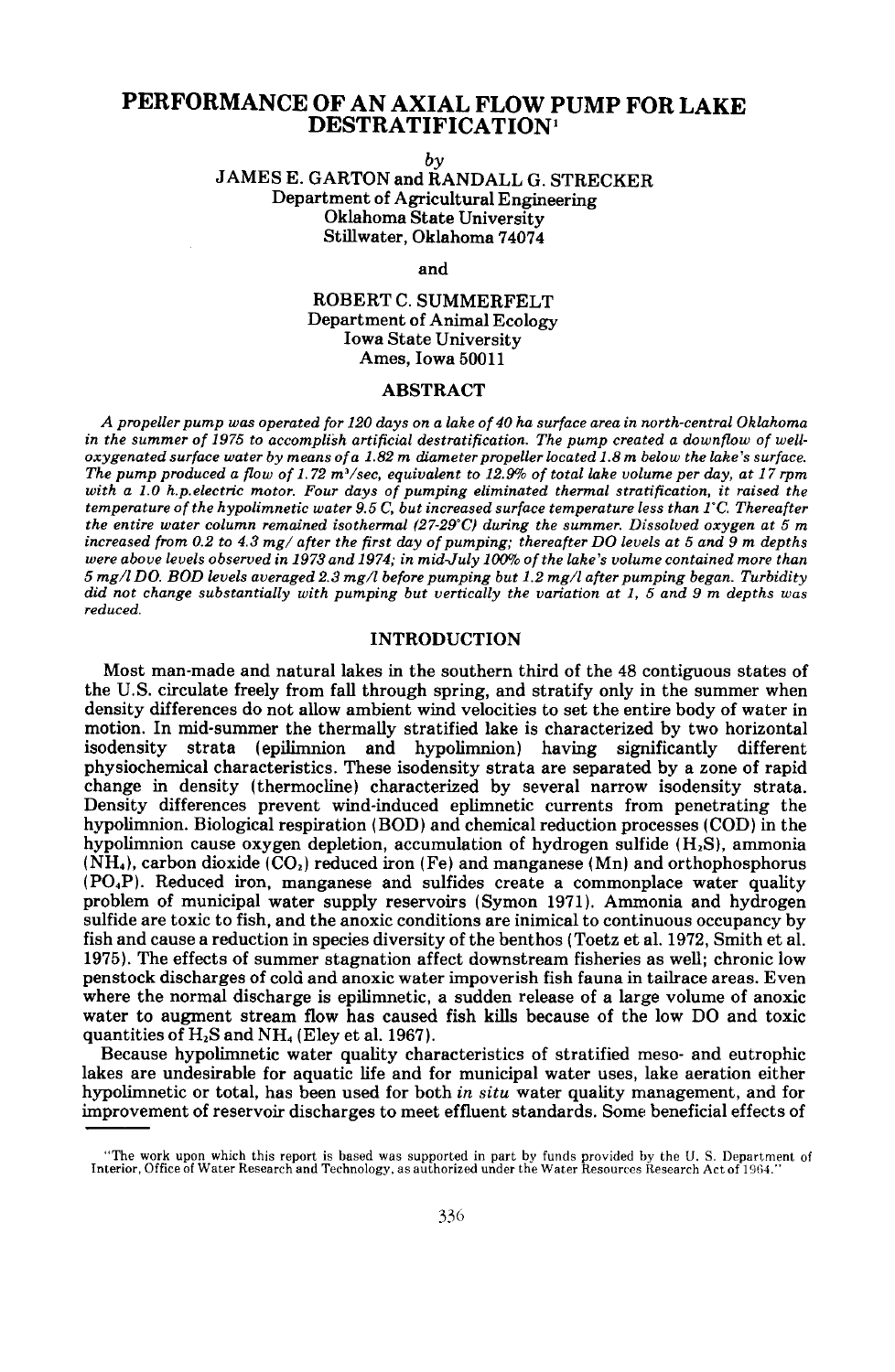artificial destratification in impoundments include: (1) increase in total dissolved oxygen (DO), (2) reduction in pronounced diel pulses in pH and DO, (3) increase in the heat budget, (4) oxidation and precipitation of Fe and Mn, (5) decrease in NH<sub>4</sub>, CO<sub>2</sub> and H<sub>2</sub>S, (6) increase in bicarbonate alkalinity, (7\ decrease in algal biomass, (8) colonization of the profundal zone by a greater diversity of macroinvertebrates, and (9) expanded vertical distribution of fish (Toetz et al. 1972, Smith et al. 1975).

Artificial aeration has been attempted most often by destratification rather than hypolimnetic aeration. The former by (1) releasing compressed air near the bottom (Riddick 1957, Meyer 1962, Ford 1963, Fast 1966 and 1968), and by (2) mechanical pumping of hypolimnetic water to the surface (Hooper et al. 1953, Irwin et al. 1966). Direct hypolimnetic aeration or oxygentation was accomplished without changing the temperature profile and is an attractive management tool for trout lakes and where water quality criteria includes a maximum limit temperature (Bernhardt 1967, Bjork et al. 1972, Fast 1971 and Speece 1971).

In the past, insufficient effort was devoted to the efficiency (i.e., practicality) of the aerator apparatus. A number of systems have proven inadequate, because the pumping capacity was too small, breakdowns were frequent, and energy requirements were high (Smith et al. 1975). In 1972 Quintero and Garton (1973) built an axial flow (a pump in which most of the head produced by the propeller is from the pushing of the vanes), low head pump for lake destratification, which created a downflow of well-oxygenated surface water. The Quintero-Garton pump had a capacity of  $0.67 \text{ m}^3/\text{sec}$  powered by a 0.5 hp electric motor (373 watts). The apparatus consisted of an electric motor, a belt-drive reduction gear, a propeller, and an orifice shroud. It operated like a vent fan except that it moved liquid instead of air. The pump had a rounded subsurface entrance section made of sheet metal, a short cylindrical sheet metal throat, a 1.07 m diameter propeller (sevenbladed aluminum crop drying fan) and a non-rigid diffuser of nylon-reinforced neoprene to recover the velocity head (Figure 1).



Figure 1. Schematic of the original Quintero and Garton (1973) axial flow pump. This pump had a diffuser skirt for recovery of exit velocity head to increase efficiency. Pump used in present study was similar but lacked diffuser (see Figure 2).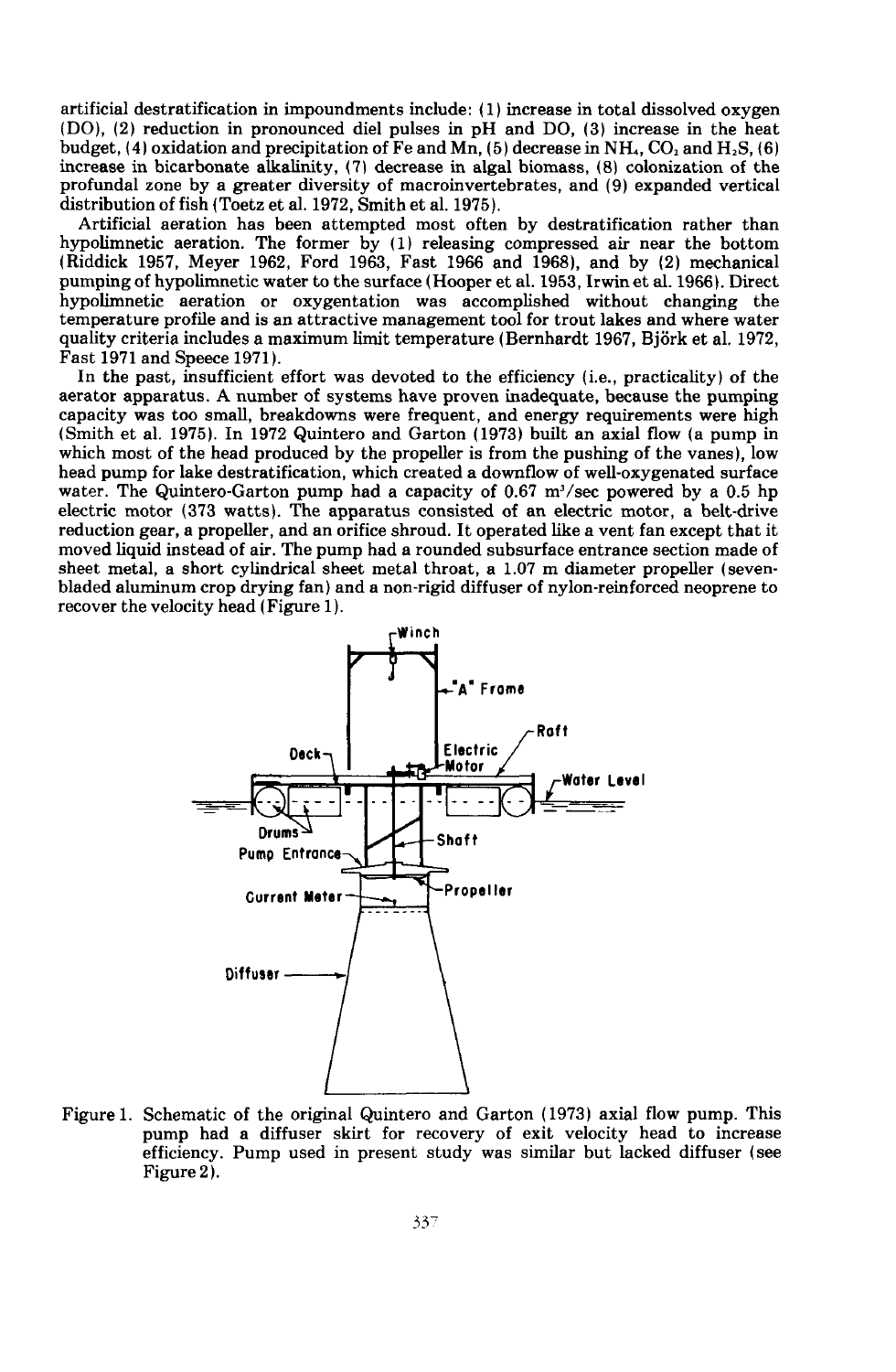In 1973, Steichen (1974) made various modifications of the Quintero-Garton pump, and tested the pump with and without a rigid diffuser. A non-rigid diffuser was used in the original design (Quintero and Garton, 1973) as a mechanical means to recover exit velocity head, one of the major components of head loss. Steichen calculated that the diffuser increased flow by 32% at a given expenditure of energy. However, a massive diffuser increases construction costs and presents many difficulties in the installation, therefore, it will usually be more desirable to go without the diffuser and obtain an equivalent flow by increasing the fan speed. Steichen obtained a flow of  $0.98 \text{ m}^3/\text{sec}$  with a 4.88 m long sheet metal diffuser having a 2.13 m outlet diameter, then calculated a flow of  $0.75 \text{ m}^3/\text{sec}$ without the diffuser. The increase in flow with the sheet metal diffuser was equivalent to the flexible, fiber diffuser used by Quintero and Garton (1973). Steichen (1974) calculated the efficiencies of the Quintero-Garton pump to three types of air pumps and a mechanical pump. The diffused air pumps had efficiencies ranging from 0.03 to 1.5%, the mechanical pump 0.2% and the Quintero-Garton pump 4.6 to 6.0%.

The present report describes performance of a Quintero-Garton type of axial flow pump applied to Ham's Lake, Oklahoma in 1975. This pump had 2.2 times greater capacity than the pump used by Steichen. Vertical profiles of water temperature and density, DO, biological oxygen demand (BOD), pH, turbidity and suspended solids were measured to determine the effectiveness of the pump's operation on certain water quality parameters of a stratified lake.

# DESCRIPTION OF STUDY AREA

Ham's Lake is located in Payne County, latitude 30°34', longitude 58°36', 9.6 km west of Stillwater, Oklahoma. The dam impounds Harrington Creek, a tributary of Stillwater Creek. The lake was constructed by Soil Conservation Service, U.S. Department of Agriculture, under Public Law 566, the upstream flood prevention program. It was completed in 1965 and first reached normal pool level in the spring of 1967. The surface area of the lake at the elevation of the principal spillway (287.1 m above sea level) is 40.0 ha. The morphometry of Ham's Lake is described in Table 1.

Although Ham's Lake is relatively shallow with an average depth of 2.9 m, it is thermally stratified from May through October (Steichen 1974). By midsummer of 1972 the epilimnion was about 4 m deep and was often supersaturated with DO. Most of the lake's basin was above the thermocline since average depth is only 2.9 m. There was rapid depletion of dissolved oxygen through the thermocline, and below 4 m the DO was often zero.

In 1971-72 Ham's Lake was used for a caged catfish farming operation, which added large quantities of organic matter to the lake in the form of uneaten feed and catfish feces.

| Area (Ao)                     | 40.0     | hectares                        |
|-------------------------------|----------|---------------------------------|
|                               |          |                                 |
| Volume                        | 115.0    | hectare-meters                  |
| Mean depth $(Z)$              | 2.9      | meters                          |
| Maximum depth                 | 10.0     | meters                          |
| Maximum length                | 1,154.0  | meters                          |
| Watershed area (drainage)     | 14.7     | square kilometers               |
| Shoreline length              | 10.975.0 | meters                          |
| Mean pool elevation           | 287.1    | meters, mean sea level          |
| Lake area: watershed area     | 1.37     | $88.6 Z_m$                      |
| Relative depth $(Z_{\ell})$   | 1.4      | $Z_{r} =$                       |
| Shoreline Development $(D_i)$ | 5.0      | $D_t = \frac{1}{2\sqrt{\pi A}}$ |
| Relative depth $Z/Z_m$        | 0.29     |                                 |

Table 1. Morphometry of Ham's Lake.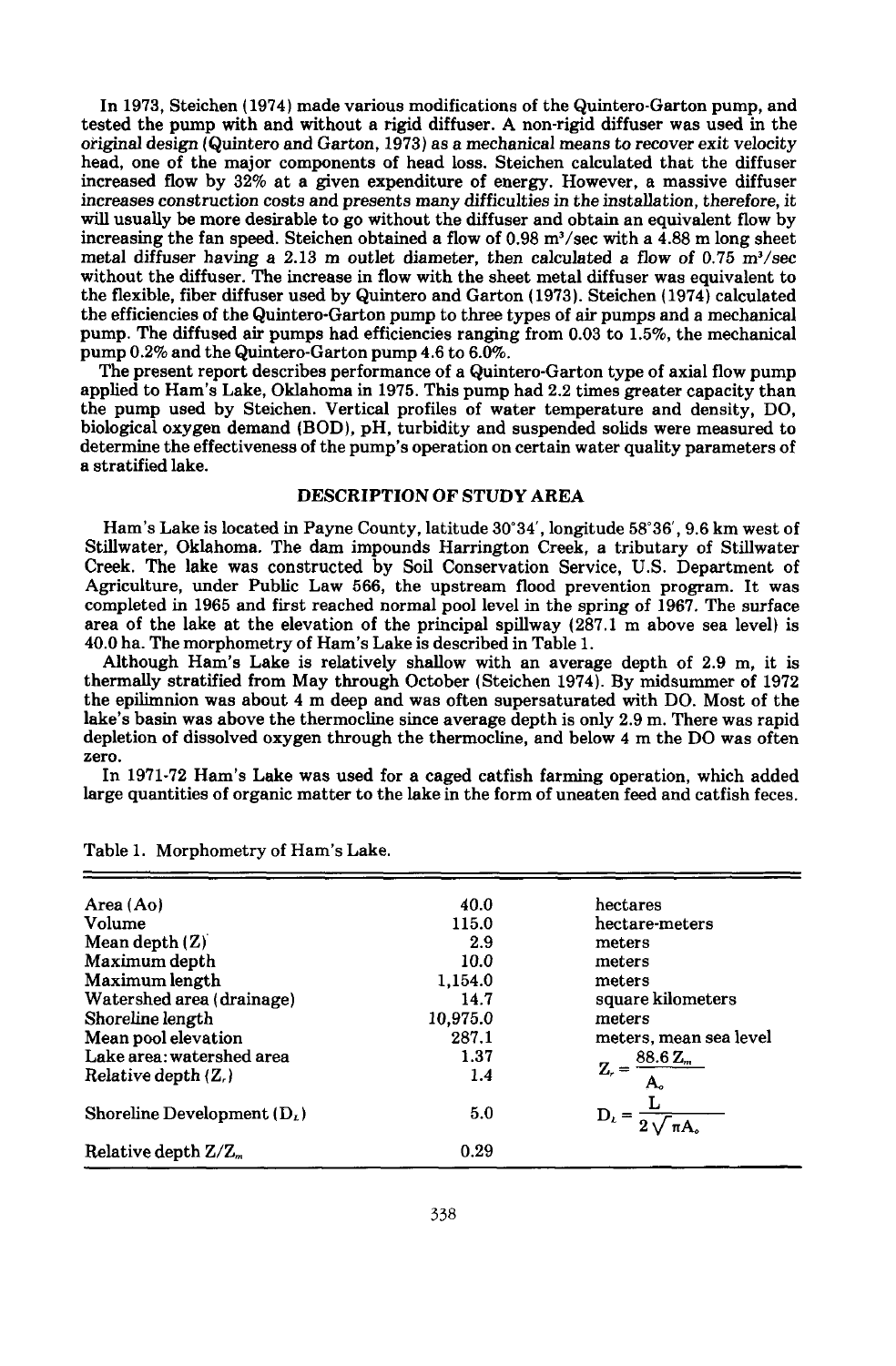That enrichment apparently contributed to the demise of the enterprise when a catastrophic fish kill occurred in August 1972, killing about 150,000 channel catfish (about 0.5-1.0 kg each) at the end of a week of cloudy, cool weather. Steichen (1974) reports that during the sudden overturn, DO levels were nearly zero throughout the water column, and strong odors of hydrogen sulfide  $(H_2S)$  were present. Although the lake contained largemouth bass, bluegill, and channel catfish, only the caged fish died from the overturn.

# PROCEDURES

The pump was supported from a raft with a  $2 \text{ m}^2$  wooden deck provided with expanded foam flotation with a bouyancy of about 1730 kg; the raft was held in place by anchors connected to each corner. The propeller was 1.82 m diameter, heavy duty ventilating fan. Its performance in water was obtained by use of standard fan laws (Baumeister 1967). The propeller was located 1.8 m below the surface and surrounded by wire mesh to prevent entrainment of debris in the water current and to prevent swimmers from making direct contact with the propeller. The pump produced a calculated flow of  $1.72 \text{ m}^3/\text{sec}$  (14.86 ha-m per day), or 12.9% of the lake volume each day. The motor was 1750 RPM, 1 horsepower, single-phase 220 volt, A.C. with a right angle reduction gear. The electric supply was brought from shore by an underwater cable. A more detailed description of this model of the Quintero-Garton pump is given by Strecker (1976).

The pump and raft were assembled in the shop on campus, transported to the lake on a flatbed truck (Figure 2) and unloaded directly into the lake by backing into the water until the apparatus floated off. Water quality parameters were measured at I, 3, 5, 7, and 9 m at each of six sampling stations (data for each contour is expressed as the mean of six observations at that depth). To simplify the graphical presentations, data are often shown for only the 1,5 and 9 m depths. We used procedures in "Standard Methods" (Am. Public Health Ass. 1971) for determining the concentrations of chemical variables, however, volitile suspended solids were determined as described by Strecker (1976).



Figure 2. The 1975 model of the axial flow pump during unloading at Ham's Lake.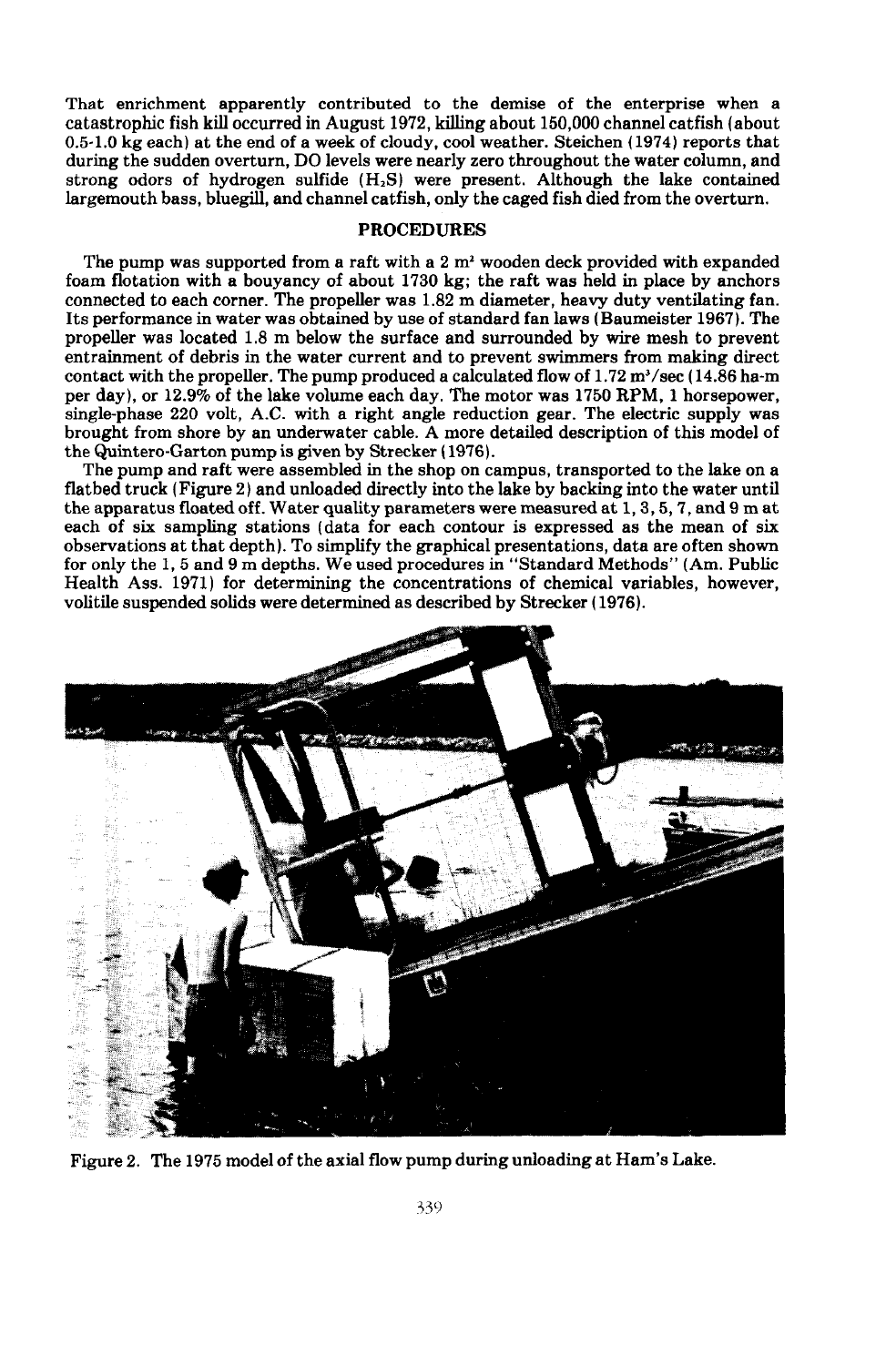#### RESULTS

#### *Temperature*

Pumping began on the morning of 19 June. It was run continuously thereafter until 15 October (Figure 3). One day prior to pumping there was a  $10.1^{\circ}$ C temperature difference between 1 and 9 m depths, but after 4 days of pumping, the water temperature at 9 m had increased 9.5 C and the temperature difference between the surface and 9 m was only 1.2 C. Thereafter the entire water column was essentially isothermal through the period of pumping and remained between 27 and 29°C until early September.

Density profiles illustrate the pump's effectiveness in breaking the thermocline (Figure 4). The day before pumping started the thermocline was between the 4-7 m depths; after one day of pumping (20 June) the thermocline rose to the 2-3 m level; in 3 days the thermocline had risen to about 1.5 m, and by the fourth day (23 June) it had completely disappeared.



Figure 3. Variation in vertical temperatures at 1,3,5,7 and 9 m depths in 1975. The pump was operated 19 June to 15 October.

### *Dissolved Oxygen (DO)*

In the pre-stratification period of early spring, the concentration of DO was nearly homogeneous at all depths (Figure 5). By mid-May substantial oxygen depletion occurred at the 5, 7 and 9 m depths, and 24 hours before pumping began, the DO was 0.2 mg/l or less at 5, 7 and 9 m. After only 24 hours of pumping the DO increased from 0.2 to 4.3 mg/l at 5 m, and from 0.1 to 2.6 mg/l at 9 m. Dissolved oxygen at 3 m declined abruptly after pumping began. The temperature, BOD and pH (Figures 8 and 9) was orthograde after four days of pumping, but a chemocline in DO still existed: DO was 7.2 mg/l at the surface and 2.9 mg/l at 9 m. The DO chemocline disappeared on 14 July when DO level was 5.6 mg/l from the 1 to 9 m intervals. Although the pump accomplished thermal destratification in 4 days (19 to 23 June), it required 21 days more to eliminate a DO chemocline and establish orthograde DO concentrations.

The percentage of lake volume containing more than 3, 4 and 5 mg/l DO describe the quantity of total lake volume suitable for fish habitation (Figure 6). In March and nearly all of April when the lake was isothermal, 100% of the lake volume contained more than 5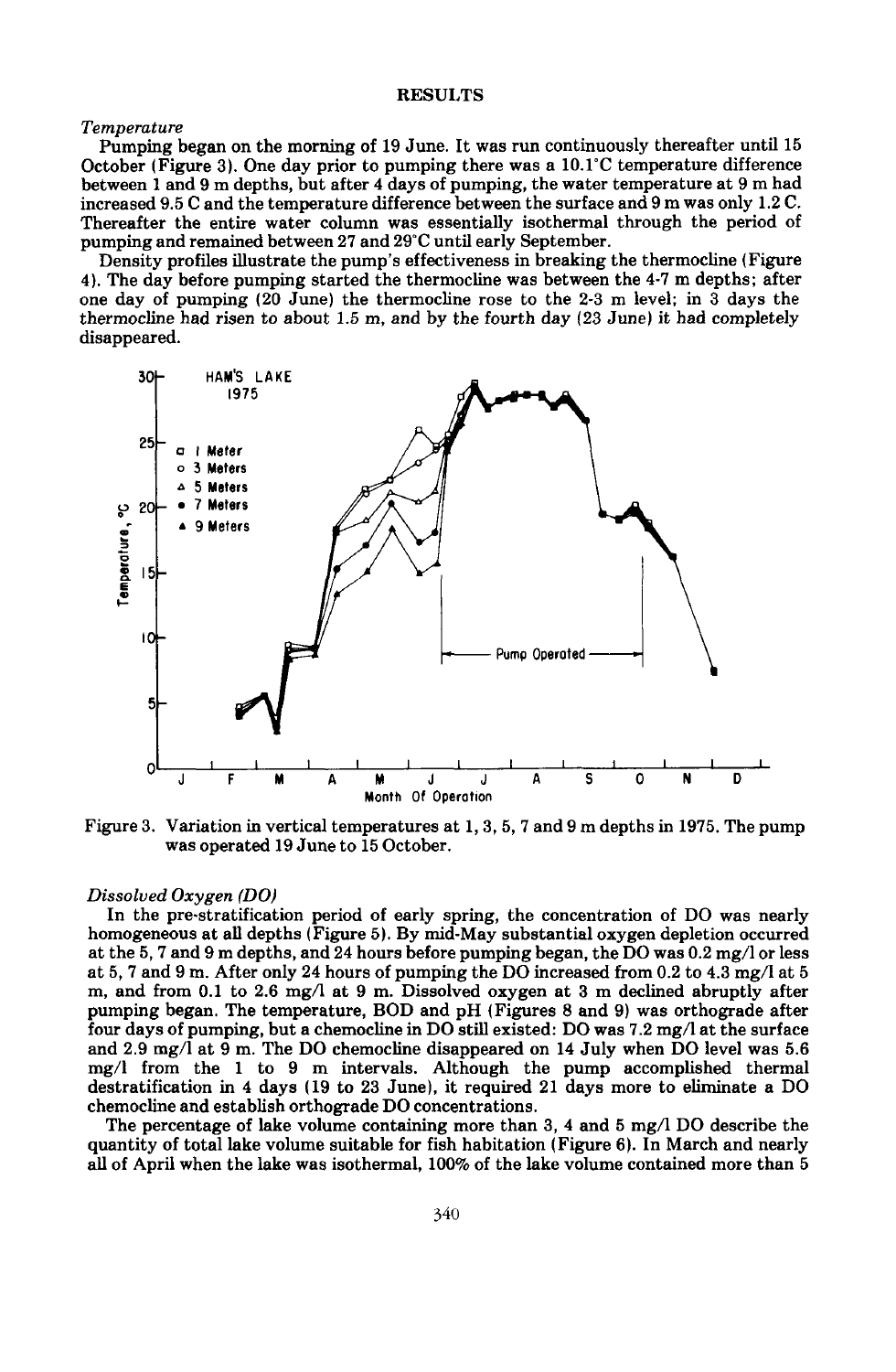

Figure 4. Density profiles in Ham's Lake during the first week of pumping; pumping began the morning of 19 June.



Figure 5. Variation in DO at Ham's Lake in 1975 at I, 3, 5, 7 and 9 m depths.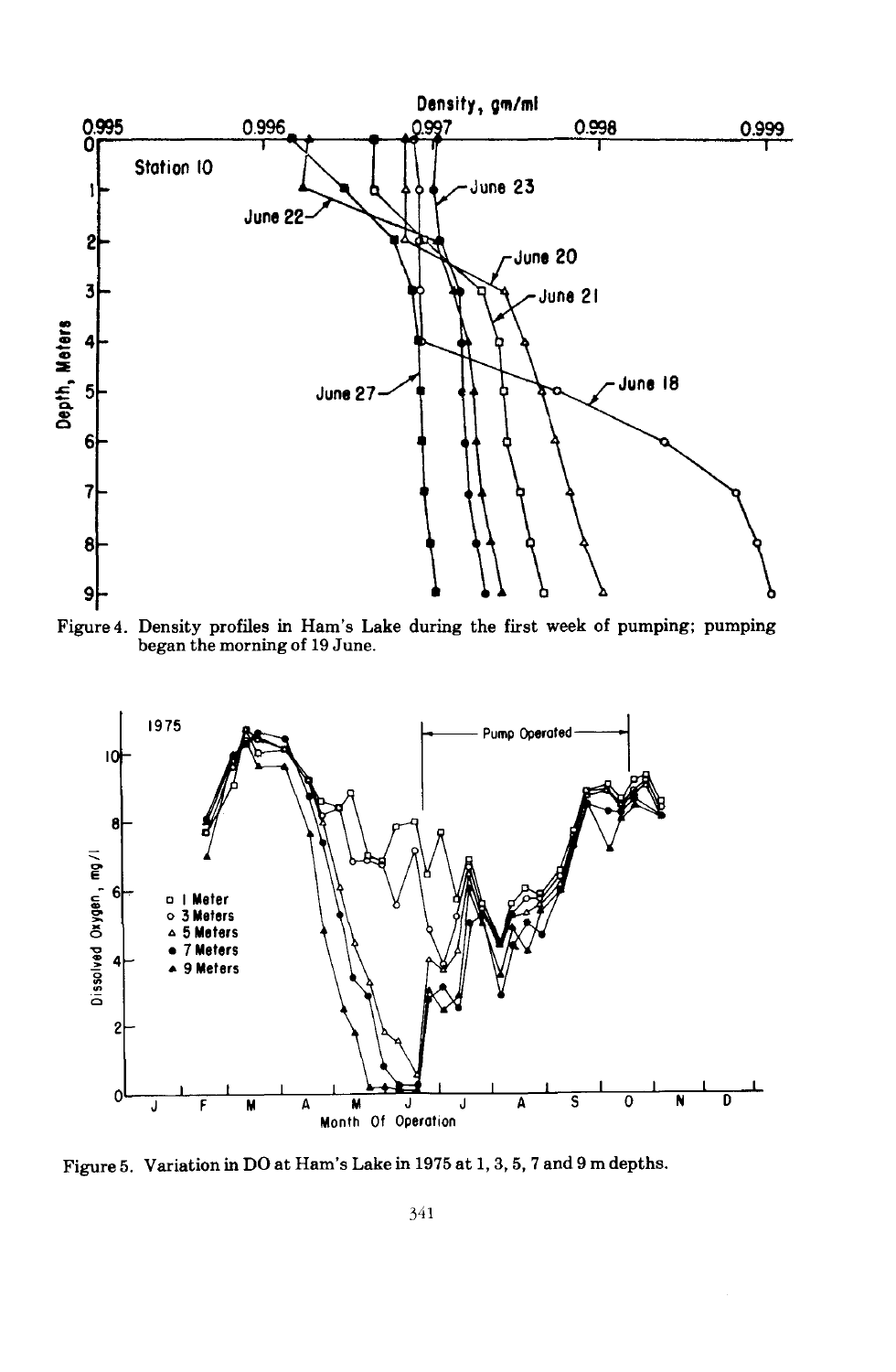

Figure 6. Variation in distribution of the 3, 4, and 5 mg/l DO isopleths as percent of total lake volume.



Figure 7. Variation in Bod in Ham's Lake at 1, 5 and 9 m depths.

mg/l DO. By early May, the increase in ambient temperatures, density gradients, and heightened metabolic processes caused a quantitative decrease in percentage of lake volume with more than 5 mg/l DO. On 9 June, 10 days prior to starting the pump, 20% of the lake contained less than 3 mg/l DO, but pumping definitely perturbated the lake, at first greatly reducing the quantity of water with more than 5 mg/l but increasing the quantity of water with more than 3 mg/l DO to 100% (Figure 6). In mid·July, when DO was nearly orthograde, 100% of the lake volume contained more than 5 mg/l DO. In early August, temperature differences were less than  $1^{\circ}$ C, but substantial DO stratification occurred, however, there was still 3 mg/lin all but 6.6% of the lake's volume at that time.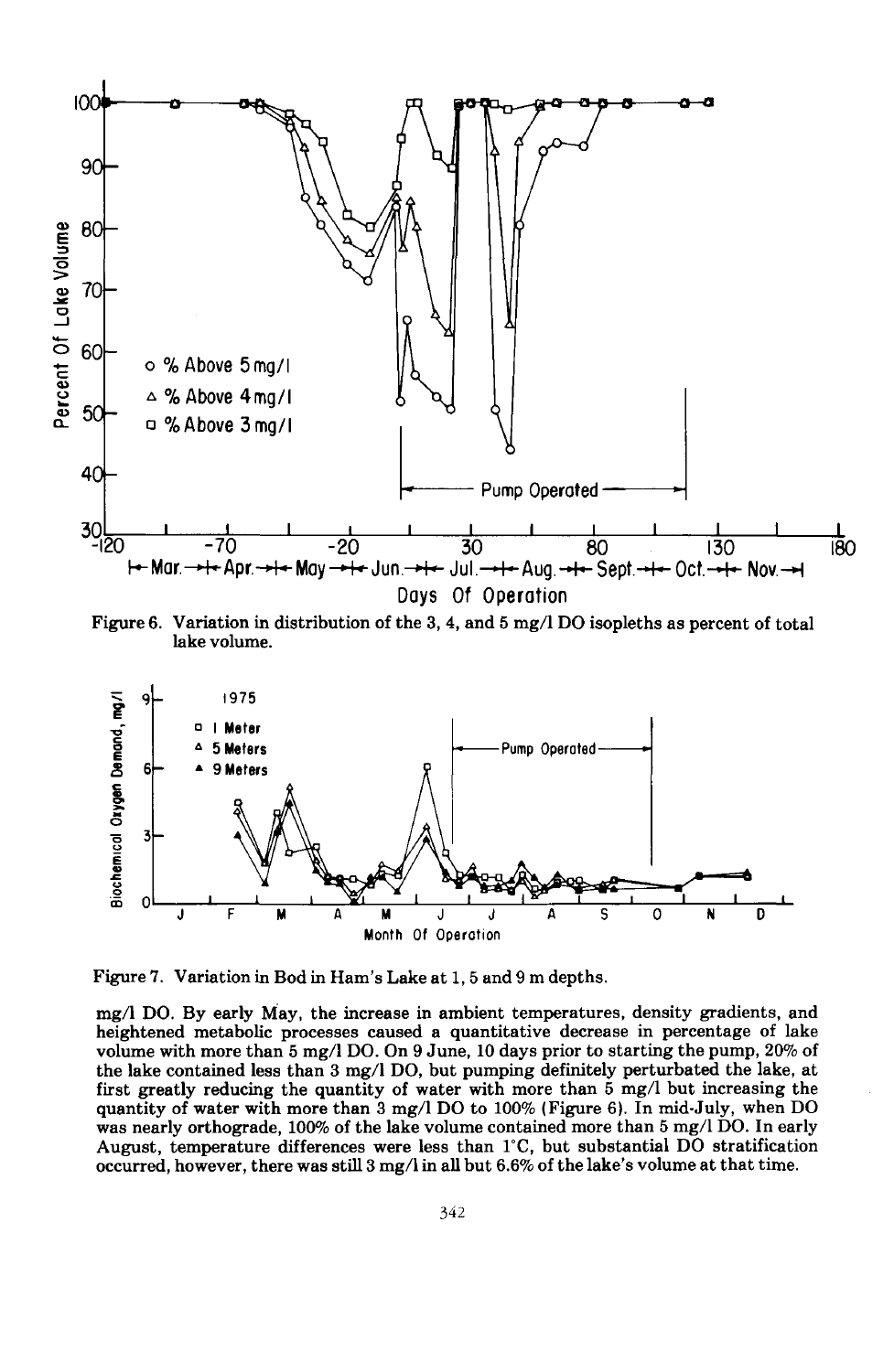#### *Biological Oxygen Demand (BOD)*

The seasonal BOD curve was bimodal, the first peak occurred in mid-March when values were  $2.2 \text{ mg/l at 1 m and } 4.5 \text{ mg/l at 9 m, and the second peak occurred in early June when}$ the BOD was 6.2 mg/l at 1 m and 2.7 mg/l at 9 m (Figure 7). Biological oxygen demand averaged 2.3 mg/l at 9 m from late February through 18 June (prior to pumping). By contrast, after the pumping began, the BOD was never more than  $1.5 \text{ mg}/\text{l}$  at any depth and the average was  $1.2 \,\mathrm{mg/l}$ .

# *pH*

Considerable variation of pH was observed at the 1, 5 and 9 m intervals before pumping began (Figure 8). A typical vernal algae bloom in late April elevated the pH to 8.5 at that time. Thereafter the surface pH declined precipitously to only 6.6 by mid-May. On 18 June, the pH ranged from 8.4 at the surface to  $7.7$  at the bottom. After four days of pumping the pH was 7.7 from 1 to 9 m depth contours. Thereafter the pH at all levels increased somewhat and a sharp increase in early July coincided with a conspicuous, but short-lived algae bloom. After the algae bloom subsided, pH remained nearly orthograde, total variation was between 7.9 and 8.3.



Figure 8. Variation in pH at 1, 5 and 9 m depths in Ham's Lake in 1975.

### *Turbidity*

Turbidity measurements at 1 m declined abruptly after pumping began (Figure 9), and after one week of pumping, turbidity at 9 m decreased by almost half of the prepumping level, although it increased slightly at the 5 m depth. Turbidity at 1, 5 and 9 m varied substantially in the first 85 days after pumping began, even so, the variation was less than before pumping began. Turbidity measurements at 1, 5 and 9 m were nearly indistinguishable from mid-September to the end of pumping. Turbidity measurements were less than 15 JTU in the 85-100 day post-pumping interval.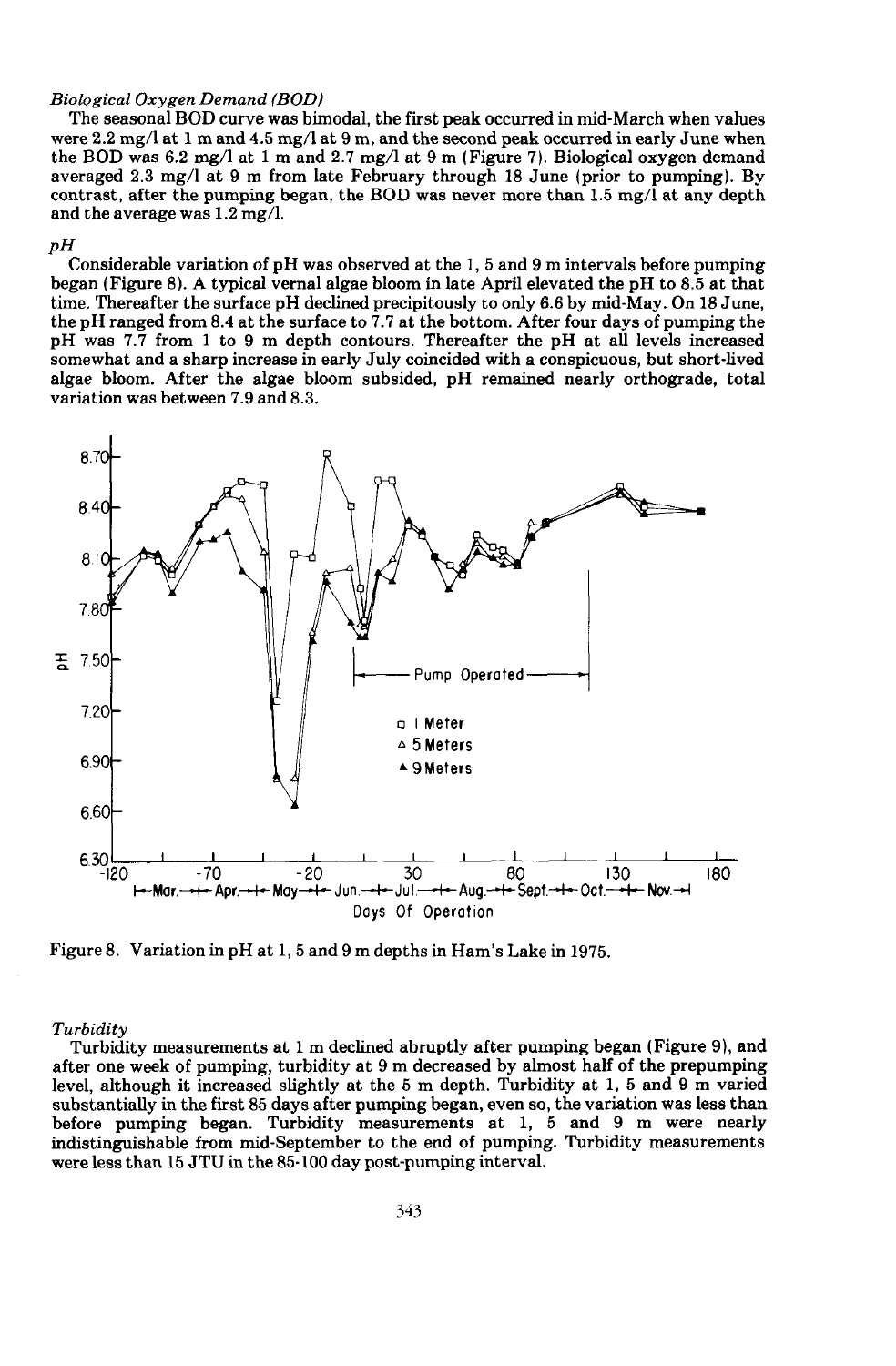



### **DISCUSSION**

The experiment in the summer of 1975 using an axial downflow pump  $(1.72 \text{ m}^3/\text{sec}$ capacity) of the Quintero-Garton design (1973), thermally destratified Ham's Lake, a 40 ha (1950 ha-m) man-made lake, in only four days compared with 15 days in 1973 using a pump with 0.76 m<sup>3</sup>/sec flow (Steichen 1974).

In 1975, mixing did not lower surface water temperature but warmed the bottom water about  $10^{\circ}$ C, thereby increasing the total heat content. The larger capacity pump used in 1975 also maintained a smaller temperature difference between 1 and 9 m depths. Destratification was achieved by a warming of the hypolimnion which implies a substantial increase in the heat budget of the lake. An increase in heat budget has been reported using other lake aeration procedures (Fast 1968, 1971; Haynes 1971). The downflow pump described here eliminated cool (less than 21°C) hypolimnetic water. This procedure would eliminate habitat for two-story trout fisheries (Kirkland and Bowling 1966, Wilkins et al. 1967). To preserve lake habitat for cold water fishes, a hypolimneter aerator system is needed (Bernhardt 1967, Fast et al. 1975).

In 1975, DO concentrations at 9 m were increased from 0.2, or less, to 2.6 mg/l in one day of pumping but it took 21 days after thermal destratification to obtain an orthograde DO profile. Using 2 mg/l as the criteria limiting fish depth distribution (Gebhart and Summerfelt 1976), available fish habitat in Ham's Lake was expanded to the whole lake within the first day.

The BOD at I, 5 and 9 m intervals was quickly reduced and made vertically homogeneous after pumping began: average BOD was reduced from 2.3 mg/l in prepumping interval to 1.2 mg/l in the pumping interval. By inference, we believe the warming and addition of DO from the surface increased aerobic metabolic processes favoring bacterial decomposition. Lacking wind action, respiration may cause some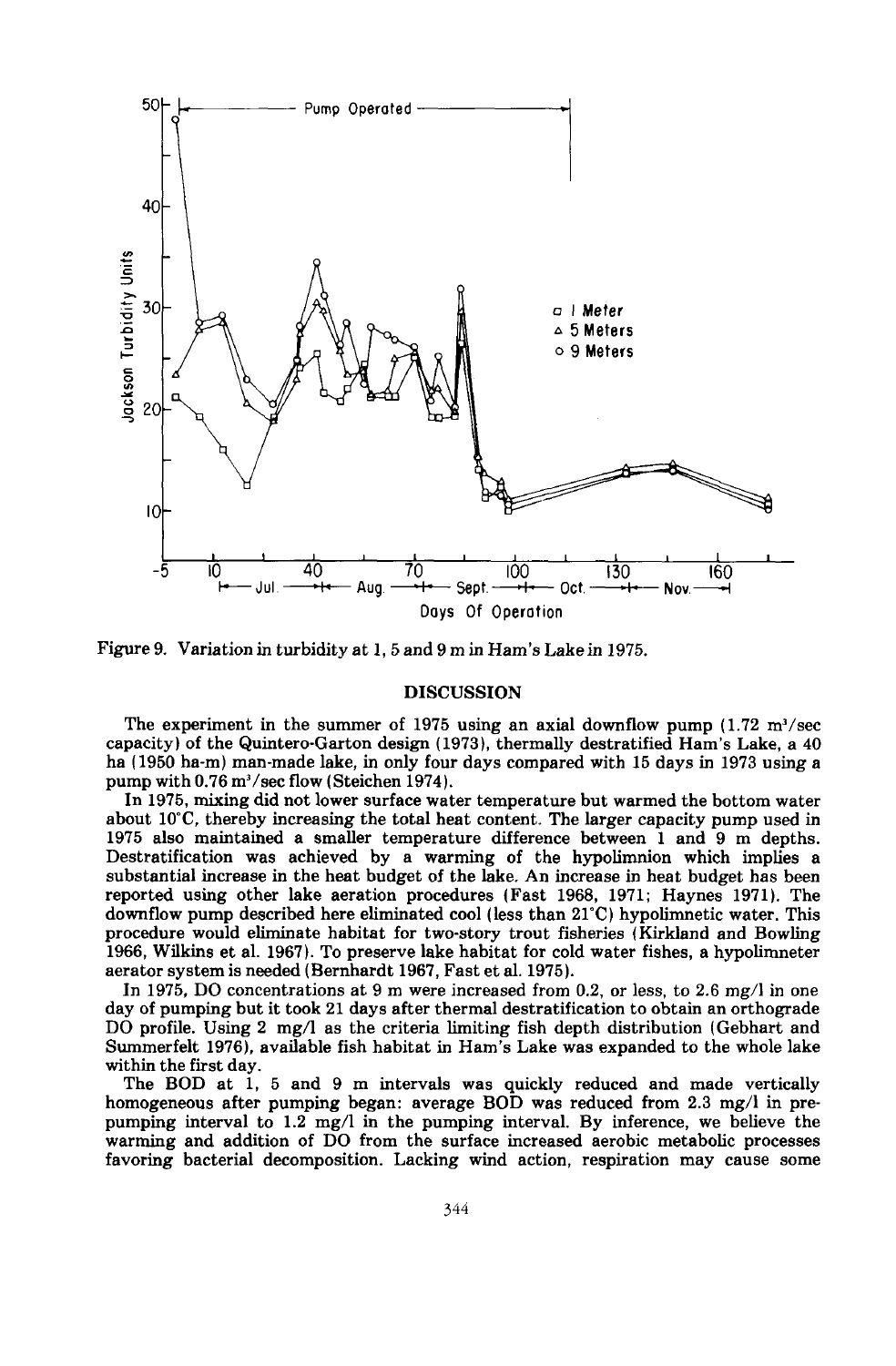oxygen depletion even in the absence of thermal stratification, but in the prairie states, ambient wind velocity is usually sufficient to mix a destratified lake.

Seasonal variation in turbidity at 1, 3 and 5 m was substantial, but pumping appeared to reduce its vertical variation. Turbidity was not increased by pumping, and in late summer the water was exceptionally clear  $(\leq 15 \text{ JTU})$ . The expected turbulence produced by the pump was not apparent; conversely the pump appeared to minimize fluctuations which would likely occur from seasonal algae blooms.

Algal nutrients are often solubilized from lake sediments and return to the euphotic zone during fall turnover contributing to autumnal plankton blooms. Since phosphorus (P) in lake sediments is mainly bound as organic-P, AI-P, Fe-P, Ca-P, or P-absorbed to particles (Anderson 1975), the contribution of orthophosphate from lake sediments depends on the actual composition of the sediments, their degree of oxidation and the pH. Mixing and prevention of stratification ought to effect nutrient cycling by changing temperature, redox potential and pH. Under anoxic conditions complete mineralization is inhibited, but under aerobic conditions, a large proportion of orthophosphate is precipitated before entering synthesis (Anderson 1975). Orthophosphate bound to Fe and Al is solubilized at low pH, but the pH at 9 m was always above 7.5 during pumping, and toward the end of the summer, the pH at 9 m increased to 8.1-8.3. Aeration of the near bottom sediment should reduce solubilization of the orthophosphate and facilitate development of an oxidized mud-water interface. This would effectively isolate historical accumulations of phosphorus.

We observed, as have many others, lower pH values during pumping. Shapiro (1973) found that a lowering of the pH can cause a shift from blue-green to green algae, and King (1970) suggested that the mechanism of blue-green algae dominance is related to their greater efficiency in obtaining  $CO<sub>1</sub>$  at a higher pH. Other investigators have found that aeration and mixing reduced algal populations (Malueg et al. 1971, cited by Toetz et al. 1972) and caused a shift from blue-green to green algae (Symons et al. 1970).

Many water-utility managers practice artificial destratification for water quality control in municipal water-supply reservoirs to overcome the classical problems of water quality degredation associated with anaerobic conditions in the reservoir hypolimnion of the stratified lake (Symons 1971). These problems include taste and odor, reduced iron, manganese and hydrogen sulfide and algae. The downflow pump used in the present study should improve water quality and eliminate most of the classical problems for municipal water supply. At the same time, improvement in the depth distribution of dissolved oxygen will increase fish depth distribution and probably result in the improvement of the diversity of macrobenthos populations important as fish food (Garton et al., 1976).

The authors believe that a pump of this design with a capacity of about  $2.0 \,\mathrm{m}^3/\mathrm{sec}$  could destratify lakes up to 100 ha with a volume of about 100-125 ha-m.

The authors caution of the potential for immediate DO depletion if a large volume of anoxia water is mixed too rapidly with a narrow stratum of epilimnetic water. Leach and Harlin (1970) accomplished destratification of Lake Roberts, New Mexico in three days by an air bubble system, but the lake went anoxic from surface to bottom causing a nearly complete fish kill. To avoid a fish kill, a downflow pump should be operated prior to normal onset of stratification, or. if dealing with a stratified lake, mixing must be slower, and the thermocline lowered gradually. Whenever attempting to destratify a lake, it is obviously expedient to closely monitor DO profiles.

### LITERATURE CITED

American Public Health Association. 1971. Standard methods for the examination of water and wastewater. 13th ed. Am. Public Health Assoc., New York, N. Y. 874 pp.

Anderson, J. M. 1975. Influence of pH on release of phosphorus from lake sediments. Arch. Hydrobiol. 76(4):411-419.

Baumeister, T. 1967. Standard handbook for mechanical engineers. 7th ed. McGraw-Hill, New York, N. Y. Sec. 9, pp.1-220, Sec. 12, pp. 1-202, Sec. 14, pp. 1-82.

Bernhardt, H. 1967. Aeration of Wahnbach Reservoir without changing the temperature profile. J. Am. Water Works Assoc. 59(8):943-964.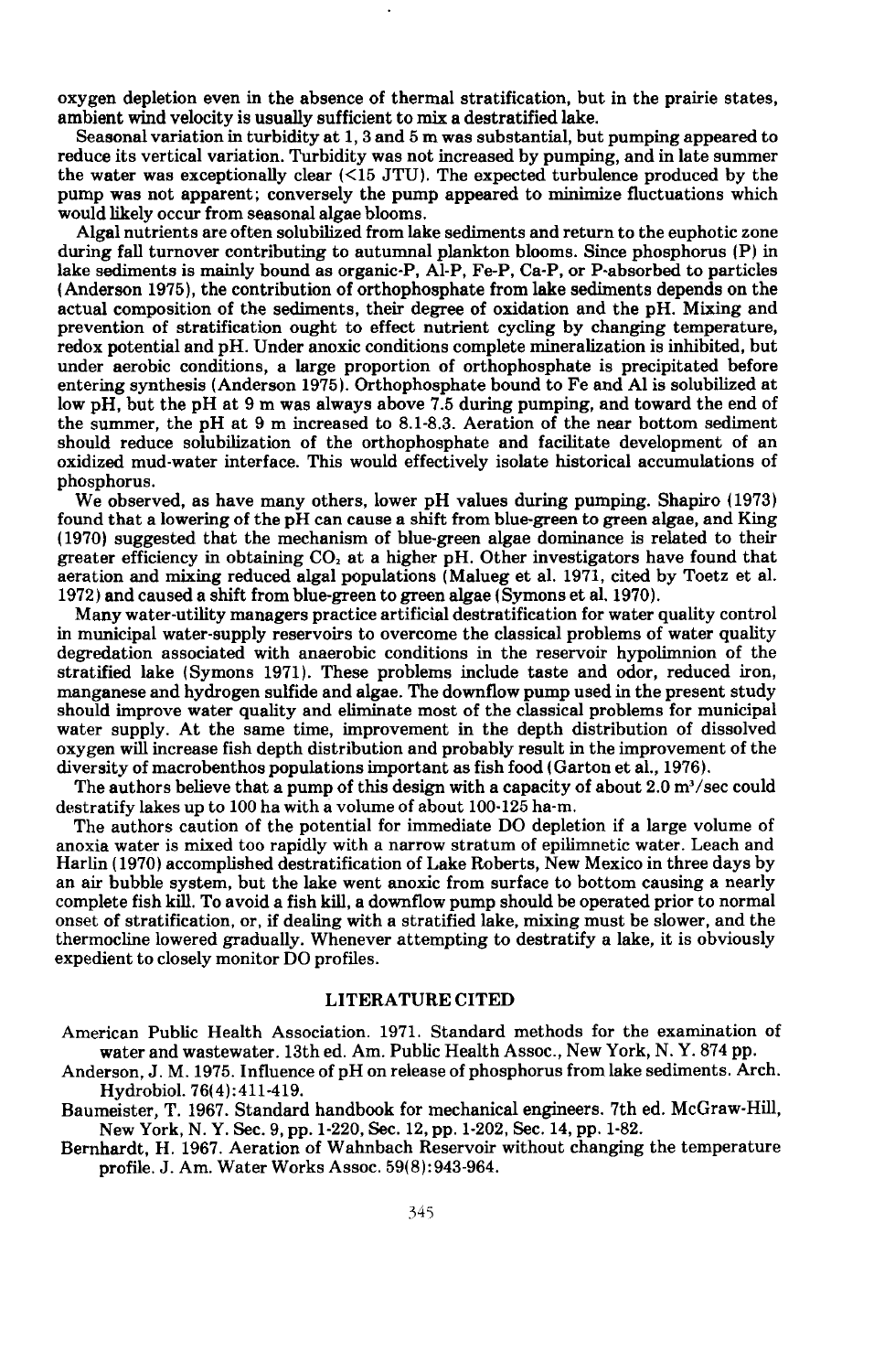- Bjork, S., L. Bengtsson, H. Berggren, G. Cronberg, G. Digerfeldt, S. Fleischer, C. Glein, G. Lindmark, N. Maimer, F. Plejmark, W. Ripl and P. Swanberg. 1972. Ecosystem studies in connection with the restoration of lakes. Verh. Int. Verein, Limnol. 18:379- 387.
- Eley, R. L., N. E. Carter and T. C. Dorris. 1967. Physiochemical limnology and related fish distribution of Keystone Reservoir. Pages 333-357 *in* Reservoir fishery resources symposium, Am. Fish. Soc., Washington, D. C.
- Fast, A. W. 1966. Artificial destratification of lakes and its significance in fisheries management. Calif. Fish Game, Inland Fisheries Admin. Rep. No. 66-16.16 pp.
- Fast, A. W. 1968. Artificial destratification of EI Capitan Reservoir by aeration. Part 1: Effects on chemical and physical parameters. Calif. Div. Fish Game, Fish. Bull. No. 141.
- Fast, A. W. 1971. The effects of artificial aeration on lake ecology. Ph.D. thesis, Michigan State Univ., East Lansing. 566 pp.
- Fast, A. W., V. A. Dorr, and R. J. Rosen. 1975. A submerged hypolimnetic aerator. Water Resour. Res. 11(2):287-293.
- Ford, M. E. 1963. Air injection for control of reservoir limnology. J. Am. Water Works Assoc. 55(3):267-274.
- Garton, J. E., C. G. Rice and J. M. Steichen. 1976. Modification of reservoir water quality by artificial destratification. Pages 47-56 in L. G. Hill and R. C. Summerfelt, eds. Oklahoma Reservoir Resources. Ann. Okla. Acad. Sci. No.5.
- Gebhart, G. E. and R. C. Summerfelt. 1976. Effects of destratification on depth distribution offish. J. Environ. Eng. Div., ASCE. 102 (NO 336): 1215-1228.
- Haynes, R. 1971. Some ecological effects of artificial circulation on a small eutrophic New Hampshire lake. Ph.D. thesis, Univ. New Hampshire, Durham. 165 pp.
- Hooper, F. F., R. C. Ball and H. A. Tanner. 1953. An experiment in the artificial circulation of a small Michigan lake. Trans. Am. Fish. Soc. 82: 222-224.
- Irwin, W. H., J. M. Symons and G. G. Robeck. 1966. Impoundment destratification by mechanical pumping. J. Sanit. Eng. Div., Eng. Div., Proc. Am. Soc. Civ. Eng. 92(SA6):21-40.
- King, D. L. 1970. Reaeration of streams and reservoirs-analyses and bibliography. Bureau of Reclamation Report REC-OCE-70-55, U. S. Dept. of the Interior, Denver, Colorado. 131 pp.
- Kirkland, L. and M. Bowling. 1966. Preliminary observations on the establishment of a reservoir trout fishery. Proc. Southeast. Assoc. Game Fish Comm. 20:364-374.
- Leach, L. E. and C. C. Harlin, Jr. 1970. Induced aeration of small mountain lakes. Natl. Water Quality Control Res. Prog., Environmental Protection Agency, Water Quality Off. Prog. Rept. No. 16080.63 pp.
- Love, S. K. 1961. Relationship of impoundment to water quality. J. Am. Water Works Ass. 53(5):559-568.
- Malueg, K. W., J. R. Tilstra, D. W. Schults and C. F. Powers. The effect of induced aeration upon stratification and eutrophication processes in an Oregon farm pond. Pages 578-587 *in* W. C. Ackermann, G. F. White and E. B. Worthington, eds. Manmade lakes: their problems and environmental effects. Geophysical Monogr. 17, Am. Geophys. Union, Washington, D. C.

Meyer, O. L. 1962. Aeration system increases lagoon capacity-adds operating flexibility. Public Works 93(8): 79-80.

- Quintero, J. E. and J. E. Garton. 1973. A low energy lake destratifier. Trans. Am. Soc. Agr. Eng. 16(5):973-978.
- Riddick, R. M. 1957. Forced circulation of reservoir waters. Water and Sewage Works 104(6):213-237.
- Shapiro, J. 1973. Blue-green algae: why they become dominant. Science 179(4071): 382- 384.
- Smith, S. A., D. R. Kramer and T. L. Wirth. 1975. Aeration as a lake management technique. Tech. Bull. No. 87, Wisconsin Dep. Natur. Resour., Madison. 39 pp.

Speece, R. E. 1971. Hypolimnion aeration. Am. Water Works Assoc. 64(1):6-9.